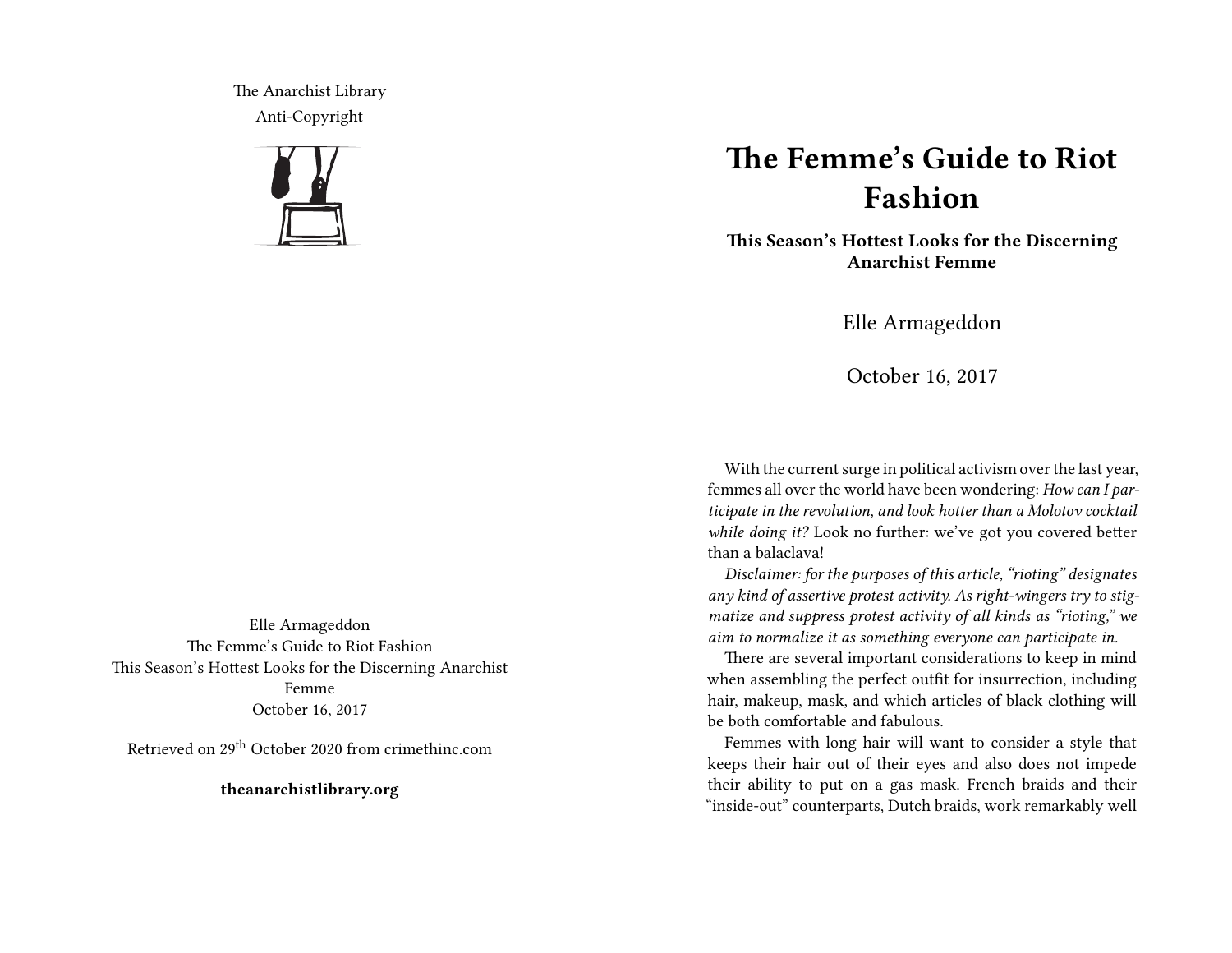for these purposes, are compatible with any hair type, and offer the added benefit of keeping your hair from looking a mess if you wind up spending the night in jail. Femmes with shorter hair may not have the same considerations with regards to keeping their hair out of their eyes; but regardless of hair length, all femmes will probably want to think about also covering their hair as an identity-protecting measure.

There are a number of stylish ways to cover up your hair in order to avoid being identified. Hoodies, hijab, and balaclavas are among the most popular, but beanies and wigs can also fulfill this purpose. No matter what head covering you choose, you'll want to make sure that it is comfortable to wear for long periods of time, provides full coverage, and won't slip or come off if you need to engage in physical exertion. You'll also want to make sure that you choose an option that you won't need to remove in order to put on a gas mask or respirator, if those are things you intend to carry and potentially use. Ideally, it should be compact enough to conceal in the event that you need to change your outfit in order to make a safe and speedy getaway.

As far as makeup is concerned, you should avoid putting anything oil-based onto your skin: in the event of chemical weapons deployment, oils cause contaminants to stick to your skin, making them harder to remove. When preparing for a demonstration, it is best to forgo your moisturizer and consider applying an oil-free sunblock instead.

A layer of glitter or highlighter dusted over your cheeks can serve double duty, showing off your glorious bone structure while simultaneously providing a helpful way to determine which side of your bandanna was in contact with your face and which side is saturated in tear gas particulate. For a finishing touch, a layer of your favorite waterproof mascara can help make your gorgeous eyes really pop behind your mask. If it will stand up to a breakup or watching *Casablanca,* it will probably stand up to tear gas and liquid antacid and water.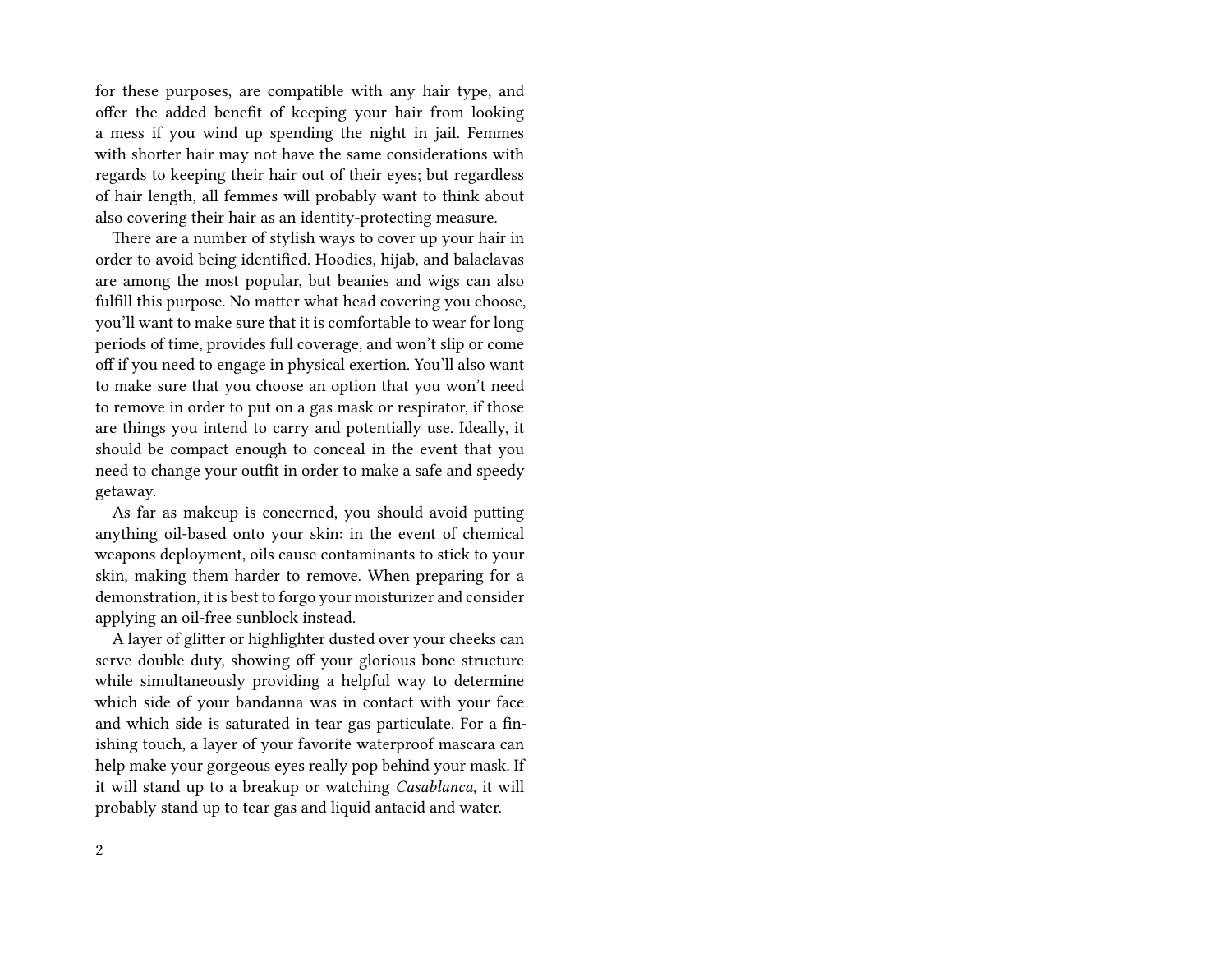Whatever you decide to wear to your next action, the most important part of throwing down on the front lines is the comrades you make along the way. Get yourself a crew of other badass riot femmes, watch each other's backs as you serve up stunning looks beyond the barricades, and remember: always anti-fascist, never anti-fashion!

*Author's Note: The repeated use of the word "femme" throughout this piece is deliberate. "Femme" should not be read as synonymous with "woman." "Femme" is a queer identity, and is gender non-specific. This piece is not written for an audience of women, but rather by a nonbinary femme, for femmes of all genders. The advice shared in this article is the result of several years of experience on the front lines of heated street demonstrations, and is meant to help counteract the pervasive narrative that black bloc tactics are employed exclusively by cisgender, heterosexual men. Even within radical discourse, femmes' contributions to militant action are consistently erased, while we are pigeonholed into doing the bulk of support labor. The best practices shared here are couched in satire and tongue-in-cheek humor, and are a direct effort at reclaiming the space femmes consistently hold on the front lines of the struggle.*

When choosing a mask, you'll want to select for a few different factors: it should be comfortable to wear for long periods of time, provide full facial coverage, be a tight enough weave to serve as a barrier between chemical weapons and your respiratory system, and also be cute as heck. While a standard black balaclava or bandanna will probably suffice, you may want to consider layering a few different masks on top of each other for effect. For example, a balaclava can provide anonymity while not inhibiting your gas mask or respirator from sealing properly around your nose and mouth, and a black bandanna on top of it can both help you blend in as well as help to better conceal the contours of your face. More layers means more looks, which gives you more options in the streets—so long as you don't overheat!

If you're feeling fancy, a lightweight glitter bandanna can be worn over the top of everything, sending the message that those who would sacrifice fashion for security deserve neither and will lose both. As an added bonus, a glitter bandanna or other "cute" facial covering can help de-stigmatize masking up by making you look less intimidating and more approachable, thus reducing the risk of some spineless liberal making a grab for your face.

Now that we've got hair, makeup, and masking sorted out, it's time to talk about riot fashion from the neck down. You'll want to choose an outfit that allows you to blend into the crowd around you, doesn't restrict your movement, and, most importantly, covers distinguishing features such as scars, birthmarks and freckles, piercings, and tattoos. It is a generally good idea to wear a lightweight, full-coverage under-layer and additional layers over it as needed, both for insulation and in order to conceal your identity.

When selecting your wardrobe, make sure to choose pieces of clothing that allow you to bend, kneel, run, jump, reach, and climb, and that also make you feel good about yourself. Confidence is a key element of both style and riot safety. It is also